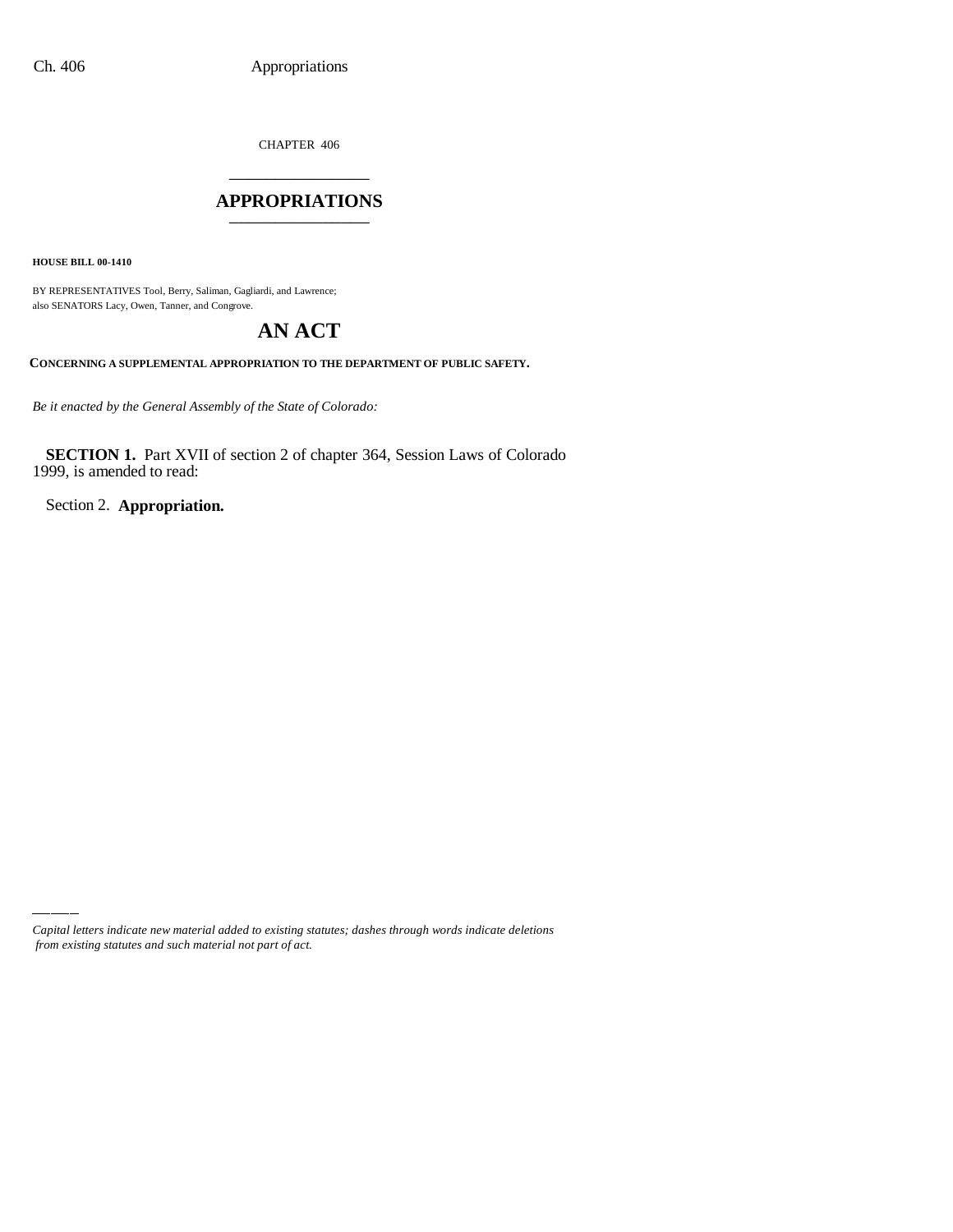|                                 |                   |              |                             |                | APPROPRIATION FROM   |                        |                |
|---------------------------------|-------------------|--------------|-----------------------------|----------------|----------------------|------------------------|----------------|
|                                 |                   |              |                             | <b>GENERAL</b> |                      | <b>CASH</b>            |                |
|                                 | <b>ITEM &amp;</b> |              | <b>GENERAL</b>              | <b>FUND</b>    | <b>CASH</b>          | <b>FUNDS</b>           | <b>FEDERAL</b> |
|                                 | <b>SUBTOTAL</b>   | <b>TOTAL</b> | <b>FUND</b>                 | <b>EXEMPT</b>  | <b>FUNDS</b>         | <b>EXEMPT</b>          | <b>FUNDS</b>   |
|                                 | $\mathbf S$<br>\$ |              | \$                          | \$             | \$                   | \$                     | \$             |
|                                 |                   |              | <b>PART XVII</b>            |                |                      |                        |                |
|                                 |                   |              | DEPARTMENT OF PUBLIC SAFETY |                |                      |                        |                |
| (1) EXECUTIVE DIRECTOR'S OFFICE |                   |              |                             |                |                      |                        |                |
| <b>Personal Services</b>        | 1,954,251         |              |                             |                |                      | $1,954,251(T)^{a}$     |                |
|                                 |                   |              |                             |                |                      | $(34.5$ FTE)           |                |
| Health, Life, and Dental        | 2,581,688         |              |                             |                | $117,656^{\circ}$    | $2,415,032^{\circ}$    | 49,000         |
|                                 | 2,620,961         |              | 39,273                      |                |                      |                        |                |
| Short-term Disability           | 103,847           |              |                             |                | $2,965^{\rm b}$      | $98,609$ <sup>d</sup>  | 2,273          |
|                                 | 104,632           |              | 785                         |                |                      |                        |                |
| Salary Survey, Anniversary      |                   |              |                             |                |                      |                        |                |
| Increases, and Shift            |                   |              |                             |                |                      |                        |                |
| Differential                    | 2,500,430         |              |                             |                | 231,797 <sup>b</sup> | 2,234,892 <sup>e</sup> | 33,741         |
| Workers' Compensation           | 1,419,658         |              |                             |                |                      | $1,419,658(T)^{a}$     |                |
| <b>Operating Expenses</b>       | 177,890           |              |                             |                |                      | $177,890(T)^{a}$       |                |
| Legal Services for 2,113        |                   |              |                             |                |                      |                        |                |
| hours                           | 111,714           |              |                             |                |                      | $111,714(T)^{a}$       |                |
| Purchase of Services from       |                   |              |                             |                |                      |                        |                |
| <b>Computer Center</b>          | 16,463            |              |                             |                |                      | $16,463(T)^a$          |                |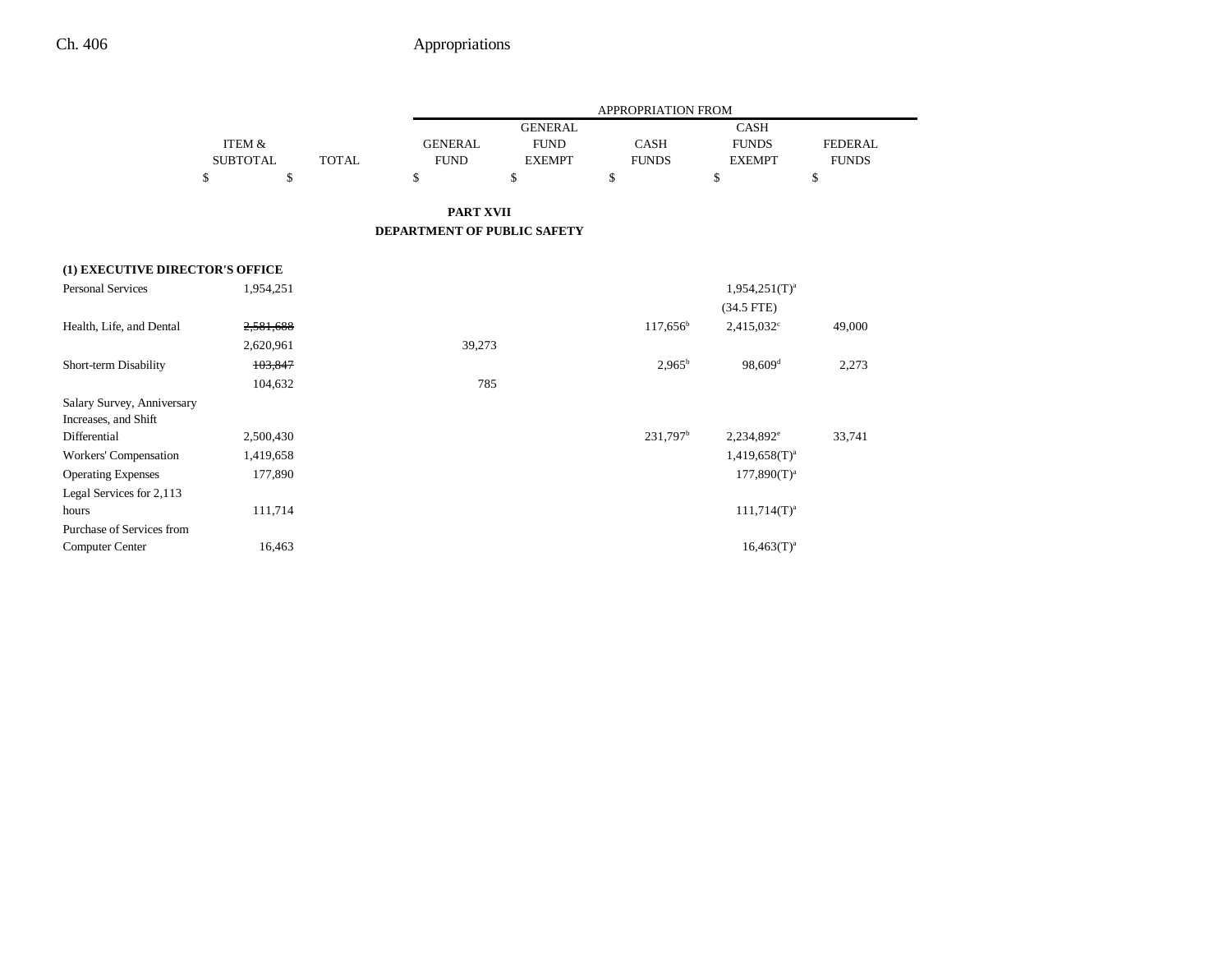| Payment to Risk                    |           |            |             |                       |                       |         |
|------------------------------------|-----------|------------|-------------|-----------------------|-----------------------|---------|
| Management and Property            |           |            |             |                       |                       |         |
| Funds                              | 342,219   |            |             |                       | $342,219(T)^a$        |         |
| Vehicle Lease Payments             | 48,473    |            |             | $3,189$ <sup>f</sup>  | $45,284(T)^{g}$       |         |
| <b>Leased Space</b>                | 832,185   |            |             |                       | 746,110 <sup>h</sup>  | 86,075  |
|                                    | 836,949   |            |             |                       | 750,874h              |         |
| Capitol Complex Leased             |           |            |             |                       |                       |         |
| Space                              | 686,804   |            |             | $2,710^b$             | 662,602               | 21,492  |
|                                    | 689,135   |            |             |                       | 664,933 <sup>i</sup>  |         |
| Lease Purchase - 700               |           |            |             |                       |                       |         |
| Kipling Street                     | 563,461   |            |             |                       | 563,461               |         |
| <b>Utilities</b>                   | 63,367    |            |             |                       | $63,367$ <sup>k</sup> |         |
|                                    | 64,897    |            |             |                       | $64,897$ <sup>k</sup> |         |
| Distributions to Local             |           |            |             |                       |                       |         |
| Government                         | 50,000    |            |             | $50,000$ <sup>1</sup> |                       |         |
| <b>Witness Protection Fund</b>     | 78,250    |            | 78,250      |                       |                       |         |
| <b>Witness Protection</b>          |           |            |             |                       |                       |         |
| $\rm{Program}^{222}$               | 100,000   |            |             |                       | $100,000^{\rm m}$     |         |
| Colorado Integrated                |           |            |             |                       |                       |         |
| Criminal Justice Information       |           |            |             |                       |                       |         |
| System (CICJIS) <sup>14, 223</sup> | 1,994,279 |            | 725,836     |                       | $293,443(T)^a$        | 975,000 |
|                                    |           |            | $(5.0$ FTE) |                       |                       |         |
| CICJIS Capital Outlay              | 64,050    |            | 64,050      |                       |                       |         |
|                                    |           | 13,689,029 |             |                       |                       |         |
|                                    |           | 13,737,712 |             |                       |                       |         |
|                                    |           |            |             |                       |                       |         |

a These amounts shall be from indirect cost recoveries.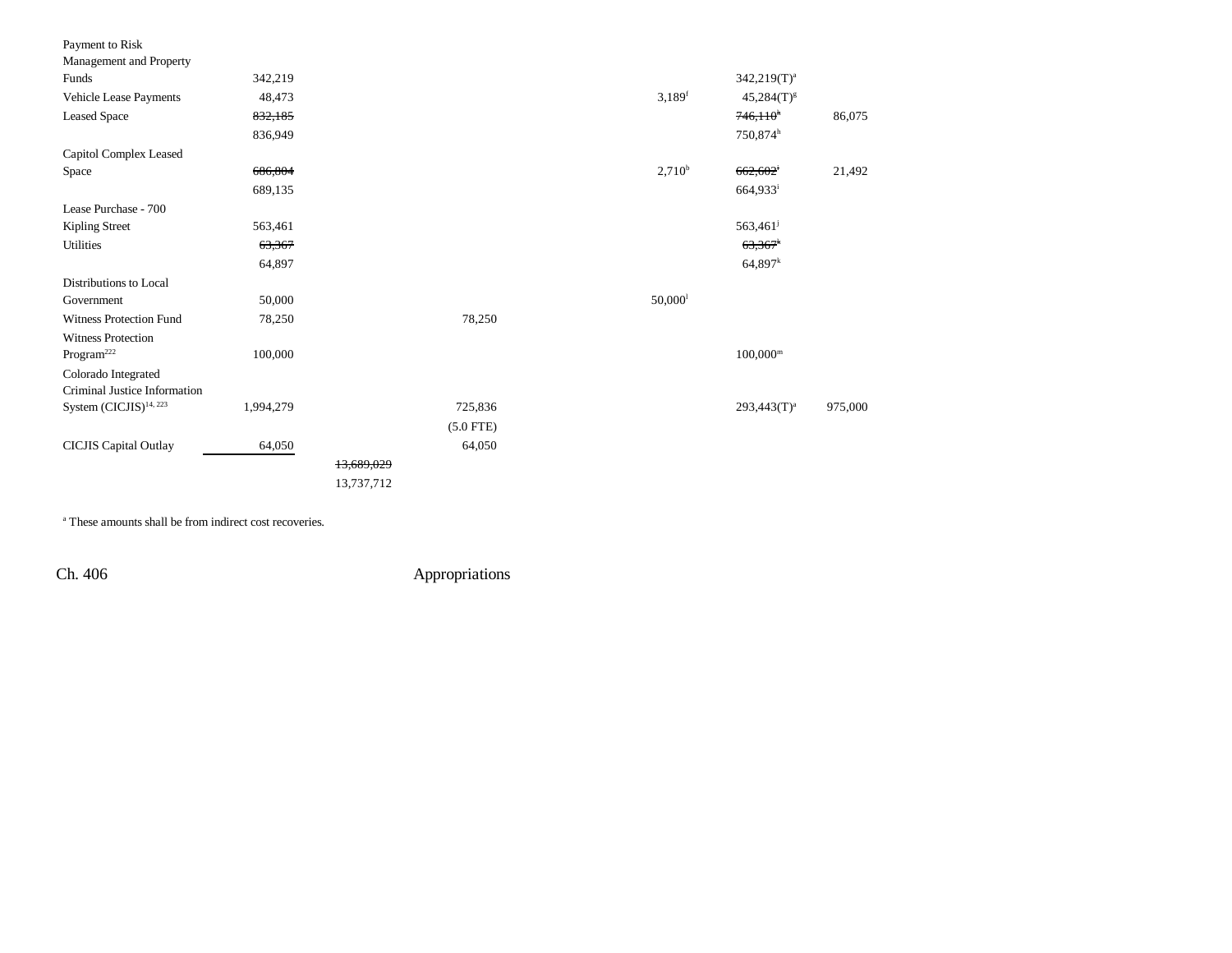|                 |              |                | APPROPRIATION FROM |              |               |              |  |  |
|-----------------|--------------|----------------|--------------------|--------------|---------------|--------------|--|--|
|                 |              |                | GENERAL            |              | CASH          |              |  |  |
| ITEM &          |              | <b>GENERAL</b> | <b>FUND</b>        | CASH         | <b>FUNDS</b>  | FEDERAL      |  |  |
| <b>SUBTOTAL</b> | <b>TOTAL</b> | <b>FUND</b>    | <b>EXEMPT</b>      | <b>FUNDS</b> | <b>EXEMPT</b> | <b>FUNDS</b> |  |  |
|                 |              |                |                    |              |               |              |  |  |

b These amounts shall be from various sources of cash funds.

c Of this amount, \$1,913,517 shall be from the Highway Users Tax Fund, \$403,396(T) shall be from indirect cost recoveries, and \$98,119 shall be from various sources of exempt cash funds.

<sup>d</sup> Of this amount, \$74,743 shall be from the Highway Users Tax Fund, \$20,888(T) shall be from indirect cost recoveries, and \$2,978 shall be from various sources of exempt cash funds.

<sup>e</sup> Of this amount, \$1,613,716 shall be from the Highway Users Tax Fund, \$494,966(T) shall be from indirect cost recoveries, and \$126,210 shall be from various sources of exempt cash funds.

f This amount shall be from the Firefighter and First Responder Certification Fund, the Fire Service Education and Training Fund, the Hazardous Materials Responder Voluntary Certification Fund, the Fire Suppression Cash Fund, and the Fireworks Licensing Cash Fund.

g Of this amount, \$10,866 shall be from Limited Gaming funds appropriated in the Department of Revenue, and \$34,418 shall be from indirect cost recoveries.

h Of this amount, \$416,199 \$420,963 shall be from the Highway Users Tax Fund, \$272,881(T) shall be from indirect cost recoveries, \$30,472(T) shall be from user fees collected from other state agencies for the Garage Operation, \$14,507(T) shall be from user fees collected from other state agencies for the Aircraft Pool, \$10,401(T) shall be from Limited Gaming funds appropriated in the Department of Revenue, and \$1,650(T) shall be from the Sex Offender Surcharge Fund pursuant to Section 18-21-103, C.R.S., appropriated in the Department of Public Safety, Division of Criminal Justice.

<sup>i</sup> Of this amount,  $\frac{289}{853}$  \$292,184 shall be from the Highway Users Tax Fund, \$365,268(T) shall be from indirect cost recoveries, and \$7,481 shall be from various sources of exempt cash funds.

j Of this amount, \$304,037 shall be from the Highway Users Tax Fund, and \$259,424(T) shall be from indirect cost recoveries.

<sup>k</sup> Of this amount, \$60,009 \$61,539 shall be from the Highway Users Tax Fund, and \$3,358(T) shall be from user fees collected from other state agencies for the Garage Operation.

l This amount shall be from the Hazardous Materials Safety Fund pursuant to Section 42-20-107, C.R.S.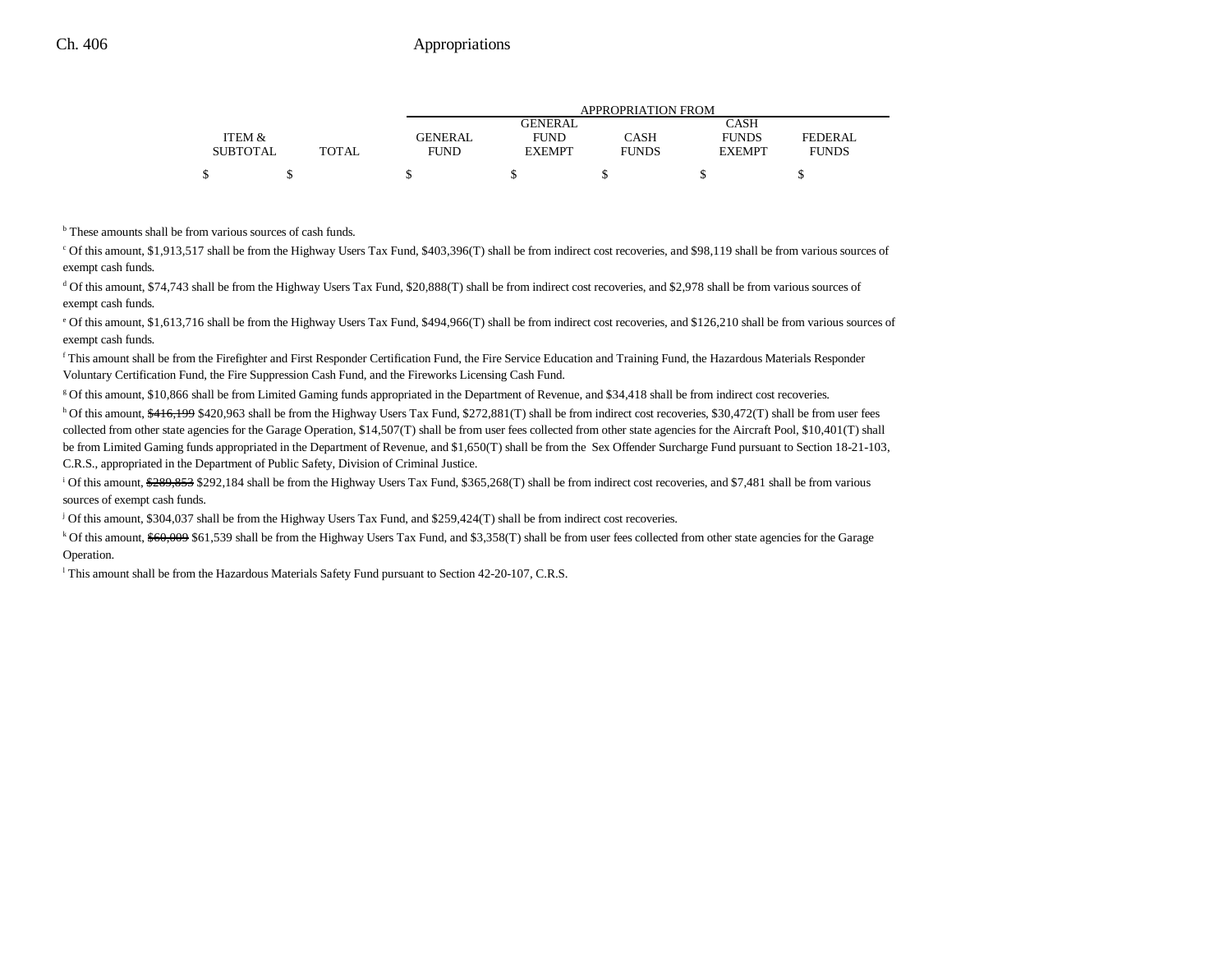## **(2) COLORADO STATE PATROL224**

| Colonel, Lt. Colonels,                |              |             |                        |                          |              |
|---------------------------------------|--------------|-------------|------------------------|--------------------------|--------------|
| Majors, Captains <sup>225</sup>       | 2,721,330    |             |                        | $2,721,330^a$            |              |
|                                       |              |             |                        | $(35.0$ FTE)             |              |
| Sergeants, Technicians, and           |              |             |                        |                          |              |
| Troopers A and B                      | 30,778,639   |             | 374,544 <sup>b</sup>   | 29,270,271 <sup>c</sup>  | 1,133,824    |
|                                       |              |             | $(8.0$ FTE)            | $(564.6$ FTE)            | $(21.0$ FTE) |
| Civilians                             | 3,193,402    |             | $44,497$ <sup>d</sup>  | $3,148,905^e$            |              |
|                                       |              |             | $(2.0$ FTE)            | $(77.5$ FTE)             |              |
| Retirements                           | 400,000      |             |                        | $400,000^{\rm a}$        |              |
| <b>Operating Expenses</b>             | 3,677,983    |             | 237,733 <sup>b</sup>   | $3,440,250$ <sup>f</sup> |              |
|                                       | 3,679,003    |             |                        | $3,441,270$ <sup>f</sup> |              |
| Vehicle Lease Payments <sup>226</sup> | 3,729,017    |             | $32,617^b$             | 3,680,883 <sup>g</sup>   | 15,517       |
| Capital Outlay                        | 32,062       |             |                        | $32,062^a$               |              |
| <b>Recondition Shotguns</b>           | 107,400      |             |                        | $107,400^{\rm a}$        |              |
| Dispatch Services <sup>227</sup>      | 4,754,528    | 135,507     | $323,426^h$            | 4,291,218                | 4,377        |
|                                       |              | $(2.0$ FTE) | $(11.0$ FTE)           | $(123.1$ FTE)            |              |
| <b>State Patrol Training</b>          |              |             |                        |                          |              |
| Academy                               | 1,995,569    |             | $171,781$ <sup>h</sup> | 1,823,788                |              |
|                                       | $(17.0$ FTE) |             |                        |                          |              |
| <b>Highway Safety Grants</b>          | 500,000      |             |                        | $500,000(T)^k$           |              |
| Aircraft Pool <sup>228</sup>          | 474,660      | 84,901      | $9,900^{\rm b}$        | 379,859 <sup>1</sup>     |              |
|                                       |              |             |                        | $(6.0$ FTE)              |              |
|                                       |              |             |                        | (T)                      |              |
| Aircraft Engine Reserve               | 180,000      |             |                        | $180,000^{\rm m}$        |              |
|                                       |              |             |                        |                          |              |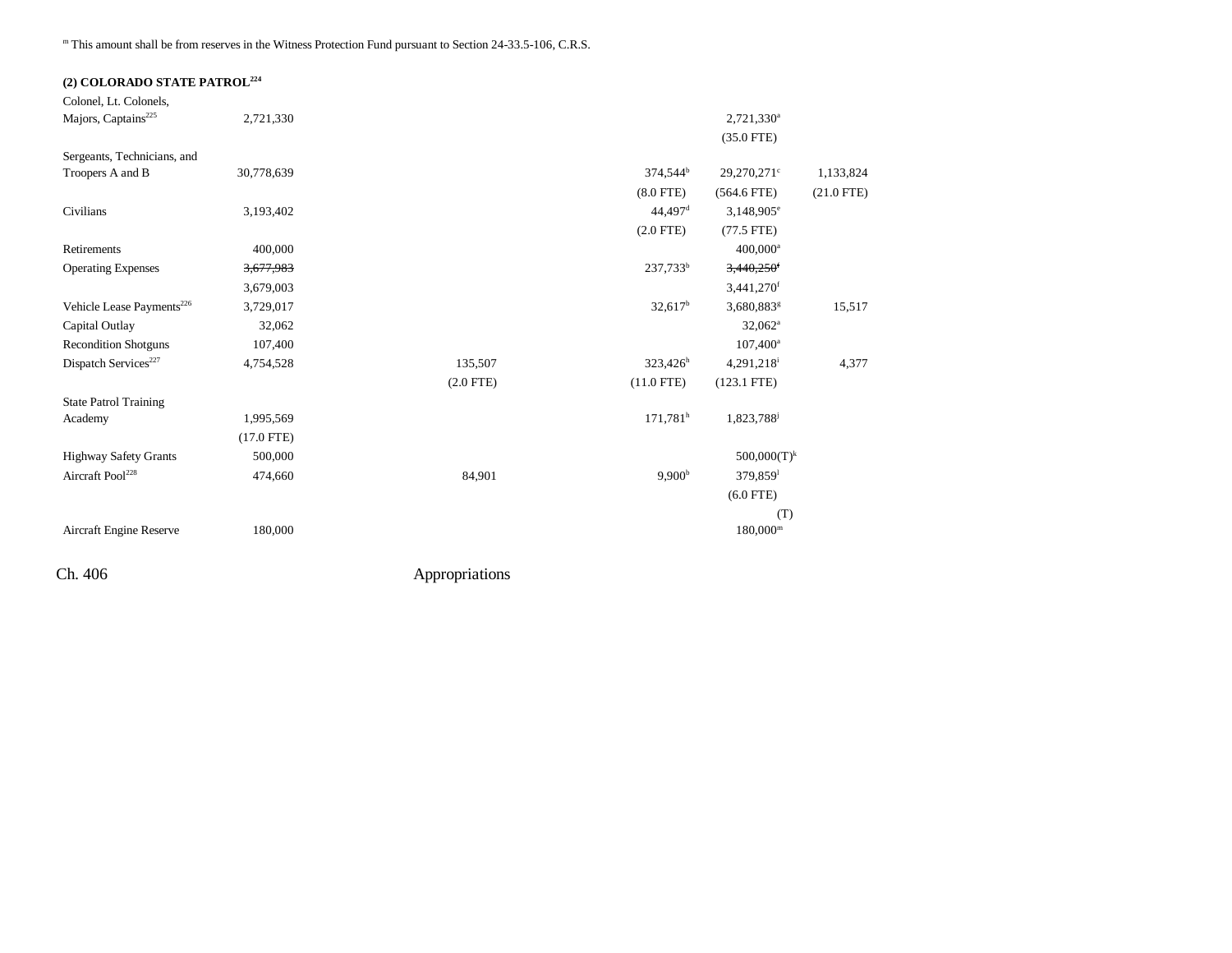|                          |                                      |              |                               |                                                | <b>APPROPRIATION FROM</b>   |                                              |                                |
|--------------------------|--------------------------------------|--------------|-------------------------------|------------------------------------------------|-----------------------------|----------------------------------------------|--------------------------------|
|                          | <b>ITEM &amp;</b><br><b>SUBTOTAL</b> | <b>TOTAL</b> | <b>GENERAL</b><br><b>FUND</b> | <b>GENERAL</b><br><b>FUND</b><br><b>EXEMPT</b> | <b>CASH</b><br><b>FUNDS</b> | <b>CASH</b><br><b>FUNDS</b><br><b>EXEMPT</b> | <b>FEDERAL</b><br><b>FUNDS</b> |
|                          | $\mathbb S$<br>\$                    |              | \$                            | \$                                             | \$                          | \$                                           | \$                             |
|                          |                                      |              |                               |                                                |                             |                                              |                                |
| Capitol and Governor's   |                                      |              |                               |                                                |                             |                                              |                                |
| Security                 | 1,048,909                            |              | 749,927                       |                                                |                             | $298,982(T)^n$                               |                                |
|                          | 1,363,193                            |              | 1,064,211                     |                                                |                             |                                              |                                |
|                          | $(19.0 \text{ FFE})$                 |              |                               |                                                |                             |                                              |                                |
|                          | $(25.5$ FTE)                         |              |                               |                                                |                             |                                              |                                |
| Highway Road Closure     |                                      |              |                               |                                                |                             |                                              |                                |
| Fund                     | 725,000                              |              |                               |                                                | $225,000^{\rm b}$           | $500,000(T)^k$                               |                                |
| <b>Nuclear Materials</b> |                                      |              |                               |                                                |                             |                                              |                                |
| Transportation           | 2,500                                |              |                               |                                                | $2,500^{\circ}$             |                                              |                                |
| Hazardous Materials      |                                      |              |                               |                                                |                             |                                              |                                |
| Routing                  | 463,293                              |              |                               |                                                | 101,545 <sup>p</sup>        | 361,748 <sup>a</sup>                         |                                |
|                          |                                      |              |                               |                                                | $(1.5$ FTE)                 | $(5.5$ FTE)                                  |                                |
| Hazardous Materials      |                                      |              |                               |                                                |                             |                                              |                                |
| Equipment                | 171,000                              |              |                               |                                                |                             | $171,000^a$                                  |                                |
| Vehicle Identification   |                                      |              |                               |                                                |                             |                                              |                                |
| Number Inspections       | 50,673                               |              |                               |                                                | 50,6739                     |                                              |                                |
| Garage Operations        | 581,398                              |              |                               |                                                | 7,920 <sup>b</sup>          | $573,478(T)^r$                               |                                |
|                          |                                      |              |                               |                                                |                             | $(2.0$ FTE)                                  |                                |
| Victim Assistance        | 246,843                              |              |                               |                                                |                             | $246,843(T)^s$                               |                                |
|                          |                                      |              |                               |                                                |                             |                                              |                                |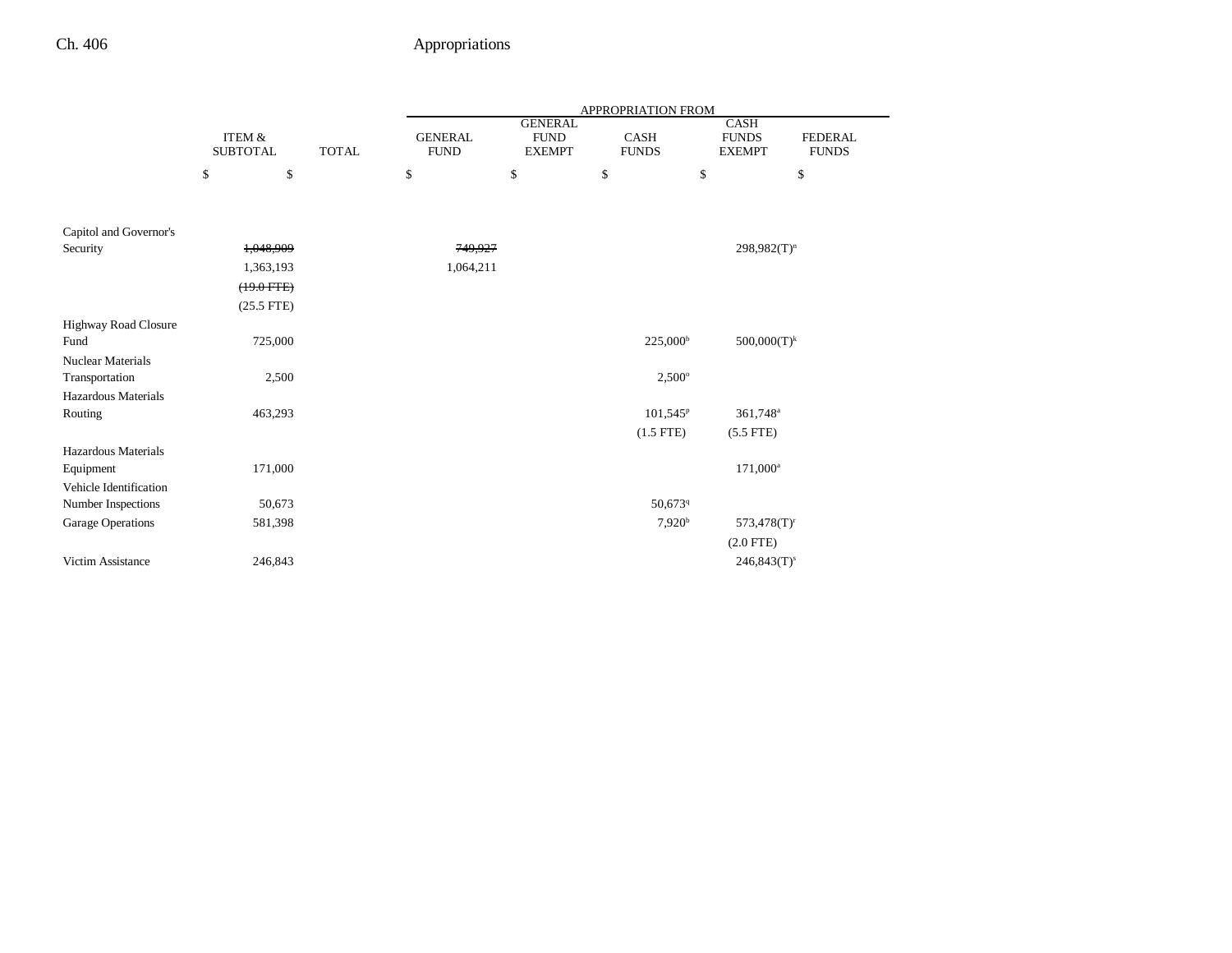|                                     |           |            |             | $(6.5$ FTE)              |                |
|-------------------------------------|-----------|------------|-------------|--------------------------|----------------|
| Counter-drug Program <sup>229</sup> | 500,000   |            | 400,000     |                          | 100,000        |
|                                     |           |            |             | $400,000$ <sup>t</sup>   |                |
|                                     |           |            |             |                          | $(2.0$ FTE $)$ |
| <b>Federal Safety Grants</b>        | 355,690   |            |             |                          | 355,690        |
| <b>Indirect Cost Assessment</b>     | 5,720,708 |            | $106,611^b$ | $5,546,625$ <sup>u</sup> | 67,472         |
|                                     |           | 62,410,604 |             |                          |                |
|                                     |           | 62,725,908 |             |                          |                |

a These amounts shall be from the Highway Users Tax Fund.

<sup>b</sup> <del>These amounts</del> Of these amounts, \$53,450 shall be from the Vehicle Identification Number Inspection Fund pursuant to Section 42-5-204, C.R.S., and \$940,875 shall be from various local sources of cash funds.

c Of this amount, \$28,486,135 shall be from the Highway Users Tax Fund, \$679,230(T) shall be from Limited Gaming funds appropriated in the Department of Revenue, and \$104,906 shall be from various exempt local sources.

d Of this amount, \$25,153 shall be from the Vehicle Identification Number Inspection Fund pursuant to Section 42-5-204, C.R.S., and \$19,344 shall be from the E-470 Toll Road Authority.

e Of this amount, \$3,114,861 shall be from the Highway Users Tax Fund, and \$34,044(T) shall be from Limited Gaming funds appropriated in the Department of Revenue. <sup>f</sup> Of this amount,  $3,373,649$  \$3,374,669 shall be from the Highway Users Tax Fund, and \$66,601(T) shall be from Limited Gaming funds appropriated in the Department of Revenue.

g Of this amount, \$3,015,231 shall be from the Highway Users Tax Fund, \$600,000 shall be from the Auto Sales Cash Fund, and \$65,652(T) shall be from Limited Gaming funds appropriated in the Department of Revenue.

<sup>h</sup> These amounts shall be from user fees collected.

<sup>i</sup> Of this amount, \$3,964,794 shall be from the Highway Users Tax Fund, \$296,424(T) shall be from user fees collected from state agencies, and \$30,000(T) shall be from Limited Gaming funds appropriated in the Department of Revenue.

 $\frac{1}{2}$  Of this amount, \$1,533,516 shall be from the Highway Users Tax Fund, and \$290,272(T) shall be from user fees collected from other state agencies.

k These amounts shall be from the Department of Transportation.

<sup>1</sup> Of this amount, \$222,231 shall be from the Highway Users Tax Fund, and \$157,628(T) shall be from user fees collected from other state agencies.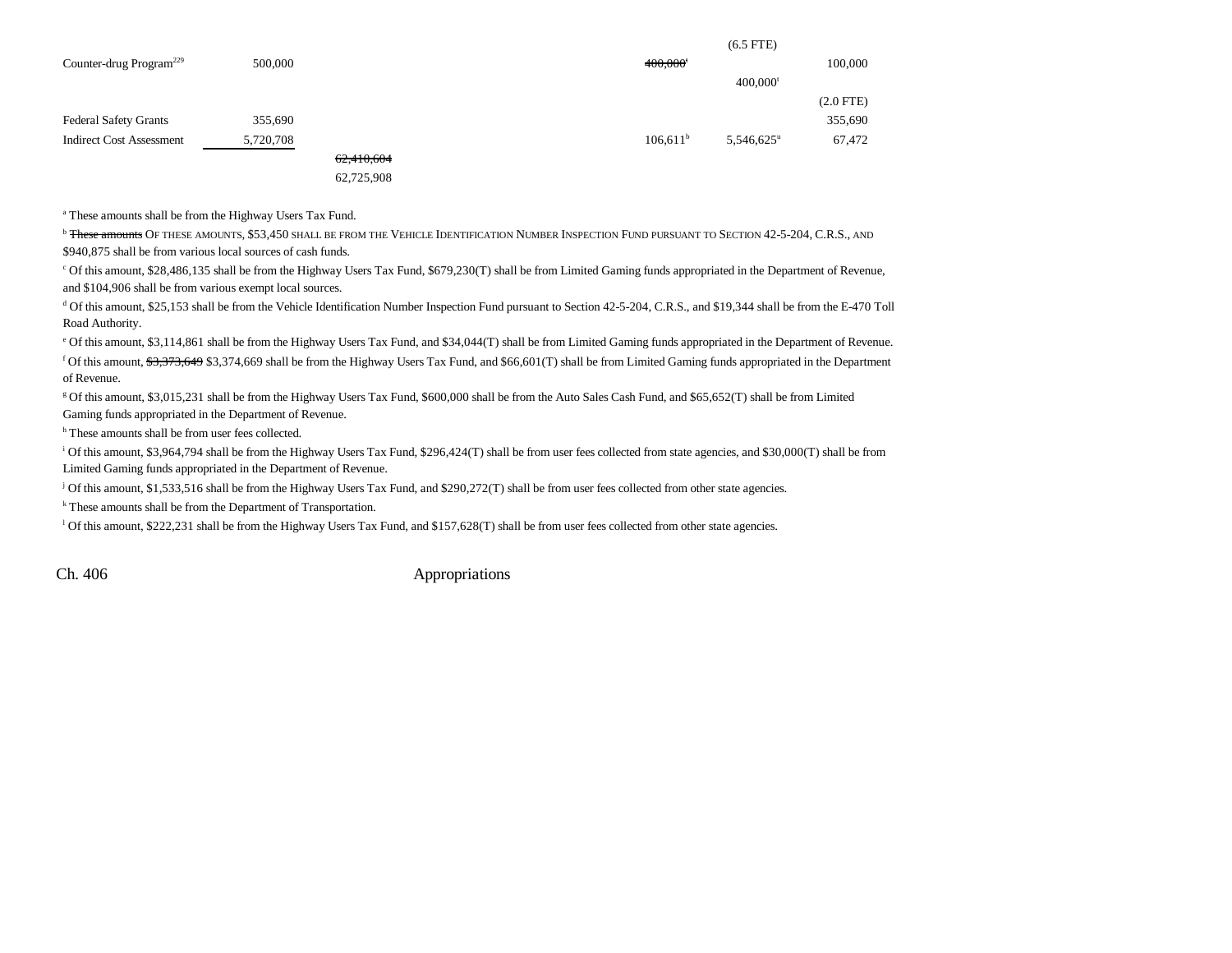|                 |       | <b>APPROPRIATION FROM</b> |                |              |               |              |  |
|-----------------|-------|---------------------------|----------------|--------------|---------------|--------------|--|
|                 |       |                           | <b>GENERAL</b> |              | CASH          |              |  |
| ITEM &          |       | <b>GENERAL</b>            | <b>FUND</b>    | CASH         | <b>FUNDS</b>  | FEDERAL      |  |
| <b>SUBTOTAL</b> | TOTAL | <b>FUND</b>               | <b>EXEMPT</b>  | <b>FUNDS</b> | <b>EXEMPT</b> | <b>FUNDS</b> |  |
|                 |       |                           |                |              |               |              |  |

m This amount shall be from reserves in the Aircraft Engine Reserve Fund.

n This amount shall be from the Legislative Department.

o This amount shall be from the Nuclear Materials Transportation Fund pursuant to Section 42-20-511, C.R.S.

p This amount shall be from the Hazardous Materials Safety Fund pursuant to Section 42-20-107, C.R.S.

q This amount shall be from the Vehicle Identification Number Inspection Fund pursuant to Section 42-5-204, C.R.S.

r This amount shall be from user fees collected from other state agencies.

s This amount shall be from the Victims Assistance and Law Enforcement Fund appropriated in the Department of Public Safety, Division of Criminal Justice.

<sup>t</sup> This amount shall be from local governments for the purchase of counter-drug equipment from the federal government pursuant to Title 10, Chapter 18, Section 381 <del>U.S.C.</del> Section 381 U.S.C., which is considered to be cash funds exempt pursuant to Section 24-77-102(1), C.R.S.

u Of this amount, \$5,394,292 shall be from the Highway Users Tax Fund and \$152,333 shall be from various exempt local sources.

#### **(3) DIVISION OF FIRE SAFETY**

| <b>Personal Services</b>        | 366,321 |         | 128,265     | $140.754$ <sup>a</sup> | $97,302(T)^{b}$          |         |
|---------------------------------|---------|---------|-------------|------------------------|--------------------------|---------|
|                                 |         |         | $(1.0$ FTE) | $(3.0$ FTE)            | $(2.0$ FTE $)$           |         |
| <b>Operating Expenses</b>       | 177,250 |         | 16,105      | $145.690^{\circ}$      | $15,455(T)^{b}$          |         |
| <b>Federal Safety Grants</b>    | 115,884 |         |             |                        |                          | 115,884 |
| <b>Indirect Cost Assessment</b> | 32,158  |         |             | 18,812 <sup>a</sup>    | $13,346(T)$ <sup>b</sup> |         |
|                                 |         | 691,613 |             |                        |                          |         |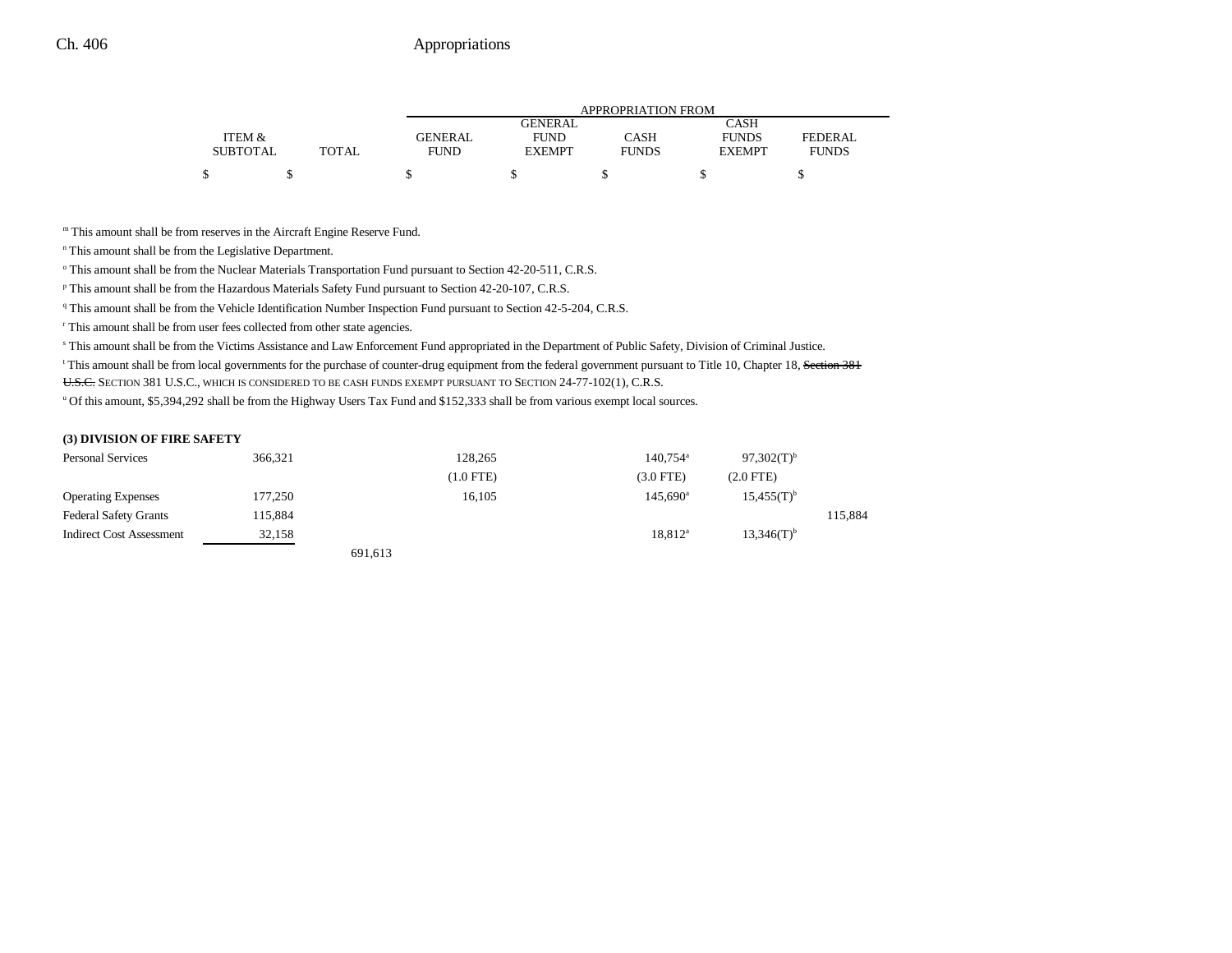a These amounts shall be from the Firefighter and First Responder Certification Fund, the Fire Service Education and Training Fund, the Hazardous Materials Responder Voluntary Certification Fund, the Fire Suppression Cash Fund, and the Fireworks Licensing Cash Fund.

**b** These amounts shall be from Limited Gaming funds appropriated in the Department of Revenue.

| (4) DIVISION OF CRIMINAL JUSTICE <sup>8</sup> |           |              |                       |             |
|-----------------------------------------------|-----------|--------------|-----------------------|-------------|
| (A) Administration                            |           |              |                       |             |
| <b>Personal Services</b>                      | 1,528,427 | 728,390      | $354,912^{\circ}$     | 445,125     |
|                                               |           | $(14.6$ FTE) | $(6.5$ FTE)           | $(7.5$ FTE) |
| <b>Operating Expenses</b>                     | 141,007   | 64,848       | $31,165^{\circ}$      | 44,994      |
|                                               | 148,713   |              |                       | 52,700      |
| <b>Indirect Cost Assessment</b>               | 144,363   |              | $40,531$ <sup>a</sup> | 103,832     |
|                                               | 1,813,797 |              |                       |             |
|                                               | 1,821,503 |              |                       |             |

a Of these amounts, \$363,222(T) shall be from the Judicial Department out of the Victim Assistance and Law Enforcement Fund pursuant to Section 24-33.5-506, C.R.S., and \$63,386 shall be from reserves in the Drug Offender Surcharge Fund.

| (B) Victims Assistance              |           |                    |           |
|-------------------------------------|-----------|--------------------|-----------|
| <b>Federal Victims Assistance</b>   |           |                    |           |
| and Compensation Grants             | 7,000,000 |                    | 7,000,000 |
| <b>State Victims Assistance and</b> |           |                    |           |
| Law Enforcement                     |           |                    |           |
| Program <sup>230</sup>              | 1,055,771 | $1,055,771(T)^{a}$ |           |
|                                     | 8,055,771 |                    |           |

<sup>a</sup> This amount shall be from the Judicial Department out of the Victims Assistance and Law Enforcement Fund pursuant to Section 24-33.5-506, C.R.S.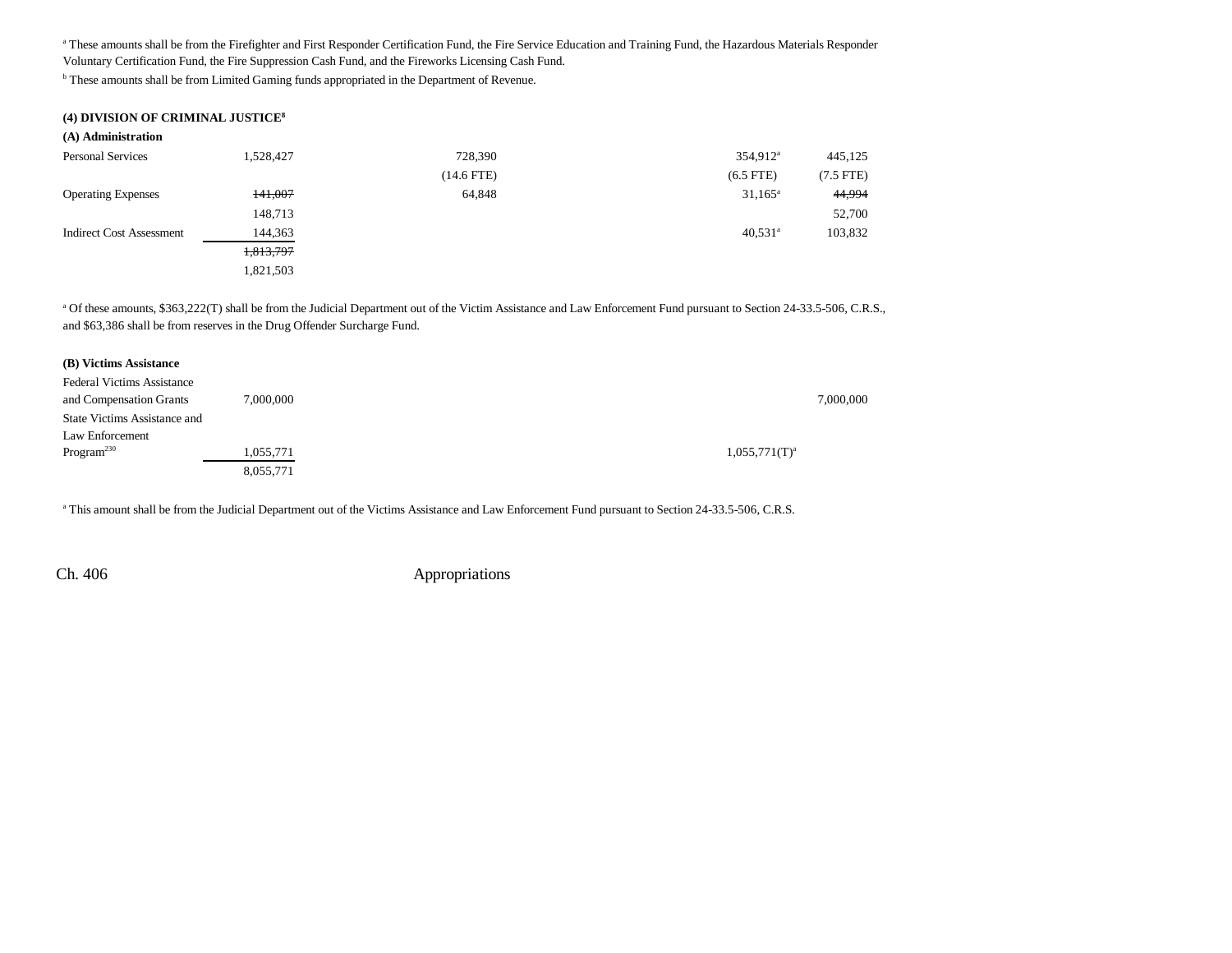|                                                             |                                                      |  |                               |                                                | APPROPRIATION FROM          |                                              |                                |
|-------------------------------------------------------------|------------------------------------------------------|--|-------------------------------|------------------------------------------------|-----------------------------|----------------------------------------------|--------------------------------|
|                                                             | <b>ITEM &amp;</b><br><b>TOTAL</b><br><b>SUBTOTAL</b> |  | <b>GENERAL</b><br><b>FUND</b> | <b>GENERAL</b><br><b>FUND</b><br><b>EXEMPT</b> | <b>CASH</b><br><b>FUNDS</b> | <b>CASH</b><br><b>FUNDS</b><br><b>EXEMPT</b> | <b>FEDERAL</b><br><b>FUNDS</b> |
|                                                             | \$<br>\$                                             |  | \$                            | \$                                             | \$                          | \$                                           | \$                             |
|                                                             |                                                      |  |                               |                                                |                             |                                              |                                |
| (C) Juvenile Justice and<br><b>Delinquency Prevention</b>   |                                                      |  |                               |                                                |                             |                                              |                                |
| Juvenile Justice                                            |                                                      |  |                               |                                                |                             |                                              |                                |
| <b>Disbursements</b>                                        | 1,800,000                                            |  |                               |                                                |                             |                                              | 1,800,000                      |
| Juvenile Diversion Programs<br>- Restitution <sup>231</sup> | 1,000,000                                            |  | 1,000,000                     |                                                |                             |                                              |                                |
| Juvenile Diversion Programs<br>- Victim/Offender            |                                                      |  |                               |                                                |                             |                                              |                                |
| Mediation <sup>231</sup>                                    | 200,000                                              |  | 200,000                       |                                                |                             |                                              |                                |
| Juvenile Diversion<br>Programs <sup>231</sup>               | 883,702                                              |  | 883,702                       |                                                |                             |                                              |                                |
| Alternative to Placement<br>Projects <sup>232</sup>         | 500,000                                              |  | 500,000                       |                                                |                             |                                              |                                |
| Build a Generation Program                                  |                                                      |  |                               |                                                |                             |                                              |                                |
| Grants                                                      | 694,000                                              |  |                               |                                                |                             | $694,000(T)^a$                               |                                |
|                                                             | 5,077,702                                            |  |                               |                                                |                             |                                              |                                |

<sup>a</sup> Of this amount, \$429,000 shall be from the Department of Local Affairs, and \$265,000 shall be from federal Juvenile Justice and Delinquency Prevention Act funds appropriated in the Department of Public Safety, Division of Criminal Justice.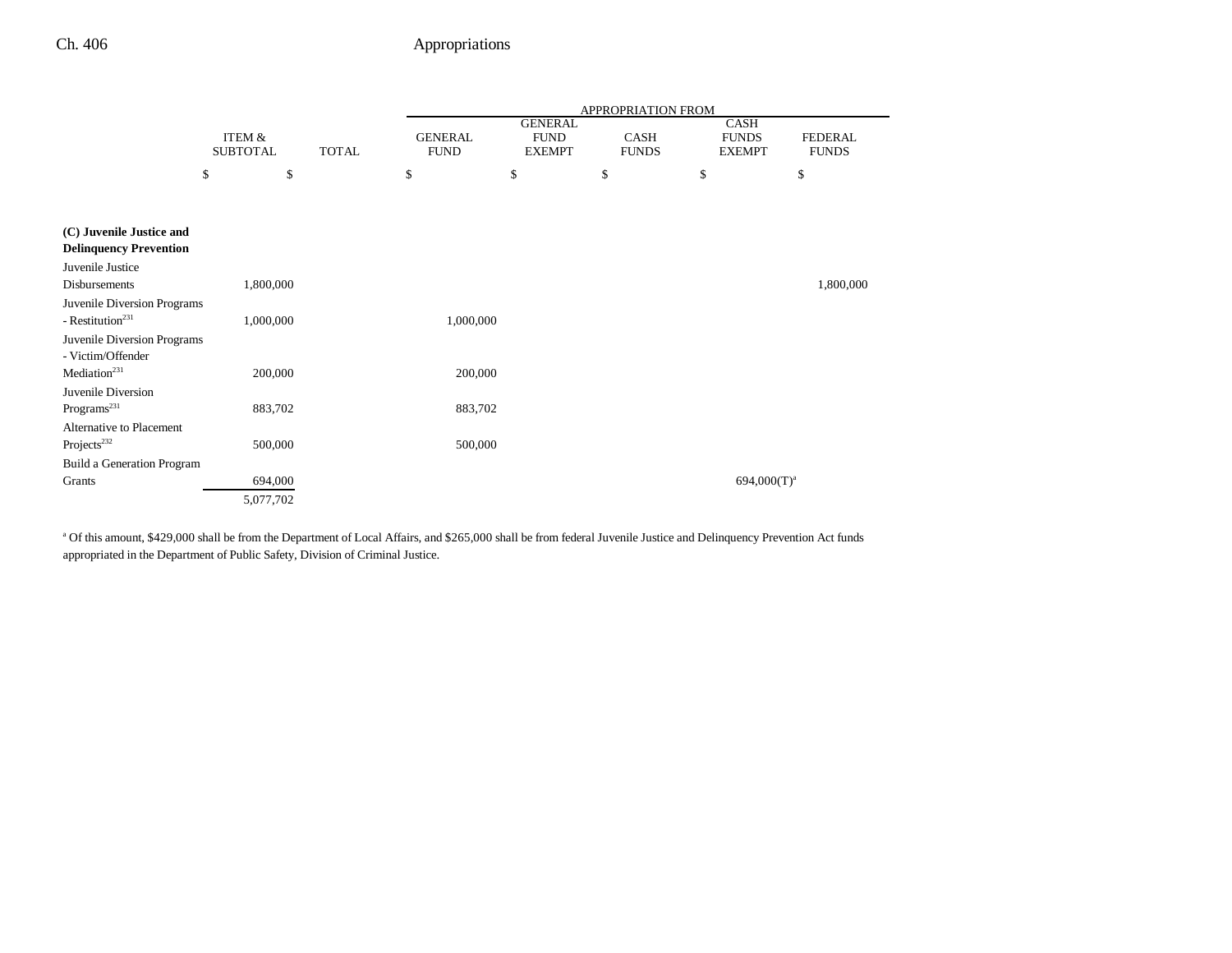| (D) Community Corrections <sup>9, 233</sup> |            |            |                      |
|---------------------------------------------|------------|------------|----------------------|
| <b>Transition Programs</b>                  |            |            |                      |
| including standard                          |            |            |                      |
| residential services at an                  |            |            |                      |
| average rate of \$36.08 per                 |            |            |                      |
| day per offender, and                       |            |            |                      |
| specialized substance abuse                 |            |            |                      |
| treatment at an average rate                |            |            |                      |
| of \$53.08 per day per                      |            |            |                      |
| offender                                    | 14,446,065 | 14,446,065 |                      |
| <b>Diversion Programs</b>                   |            |            |                      |
| including standard                          |            |            |                      |
| residential services at an                  |            |            |                      |
| average rate of \$36.08 per                 |            |            |                      |
| day per offender, and                       |            |            |                      |
| standard nonresidential                     |            |            |                      |
| services at an average rate of              |            |            |                      |
| \$5.12 per day per offender                 | 18,602,970 | 18,602,970 |                      |
| Loans - New Community                       |            |            |                      |
| <b>Corrections Facilities</b>               | 60,000     | 60,000     |                      |
| <b>Specialized Services</b>                 | 110,000    | 110,000    |                      |
| Day Reporting Center                        |            |            |                      |
| Services and Monitored                      |            |            |                      |
| Residential 3/4 House                       |            |            |                      |
| Programs                                    | 910,478    | 910,478    |                      |
| Substance Abuse Treatment                   |            |            |                      |
| Program                                     | 620,000    |            | 620,000 <sup>a</sup> |
|                                             | 34,749,513 |            |                      |
|                                             |            |            |                      |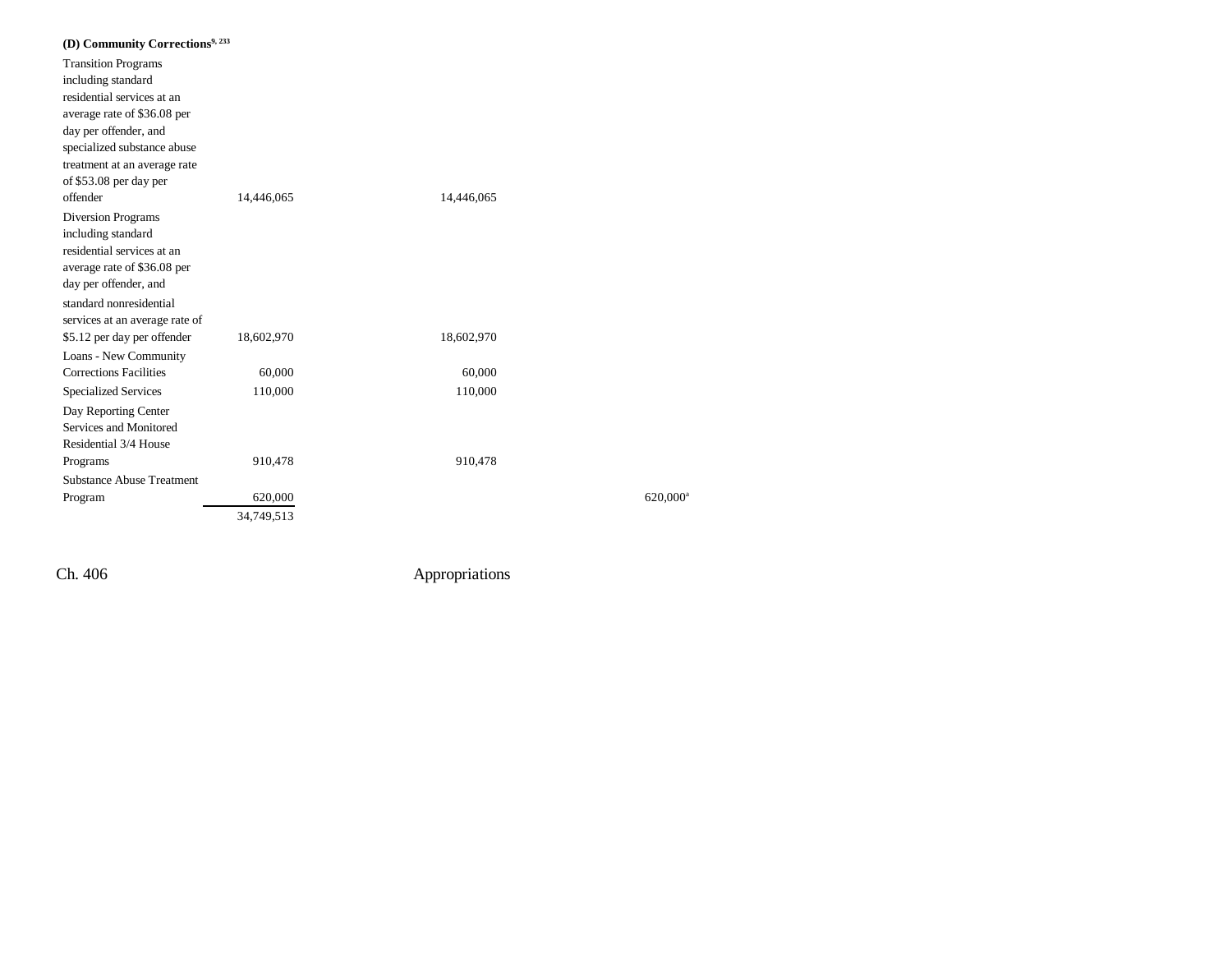## Ch. 406 Appropriations

|                                                                          |                 |              | APPROPRIATION FROM |                               |                   |                             |                |  |  |
|--------------------------------------------------------------------------|-----------------|--------------|--------------------|-------------------------------|-------------------|-----------------------------|----------------|--|--|
|                                                                          | ITEM &          |              | <b>GENERAL</b>     | <b>GENERAL</b><br><b>FUND</b> | <b>CASH</b>       | <b>CASH</b><br><b>FUNDS</b> | <b>FEDERAL</b> |  |  |
|                                                                          | <b>SUBTOTAL</b> | <b>TOTAL</b> | <b>FUND</b>        | <b>EXEMPT</b>                 | <b>FUNDS</b>      | <b>EXEMPT</b>               | <b>FUNDS</b>   |  |  |
|                                                                          | \$              | \$           | \$<br>\$           | \$                            | \$                |                             | \$             |  |  |
| <sup>a</sup> This amount shall be from the Drug Offender Surcharge Fund. |                 |              |                    |                               |                   |                             |                |  |  |
| (E) Crime Control and System Improvement                                 |                 |              |                    |                               |                   |                             |                |  |  |
| State and Local Crime                                                    |                 |              |                    |                               |                   |                             |                |  |  |
| Control and System                                                       |                 |              |                    |                               |                   |                             |                |  |  |
| <b>Improvement Grants</b>                                                | 8,500,000       |              |                    |                               |                   |                             | 8,500,000      |  |  |
| Sex Offender Surcharge                                                   |                 |              |                    |                               |                   |                             |                |  |  |
| Fund Program                                                             | 136,100         |              |                    |                               | $136,100^{\circ}$ |                             |                |  |  |
|                                                                          | 138,181         |              |                    |                               | $138,181^a$       |                             |                |  |  |
|                                                                          |                 |              |                    |                               | $(1.5$ FTE)       |                             |                |  |  |
| Sex Offender Supervision                                                 | 139,870         |              | 139,870            |                               |                   |                             |                |  |  |

8,775,970 8,778,051

<sup>a</sup> This amount shall be from the Sex Offender Surcharge Fund pursuant to Section 18-21-103, C.R.S. Of this amount, \$7,873 shall be used for indirect cost assessment.

(1.8 FTE)

58,472,753

58,482,540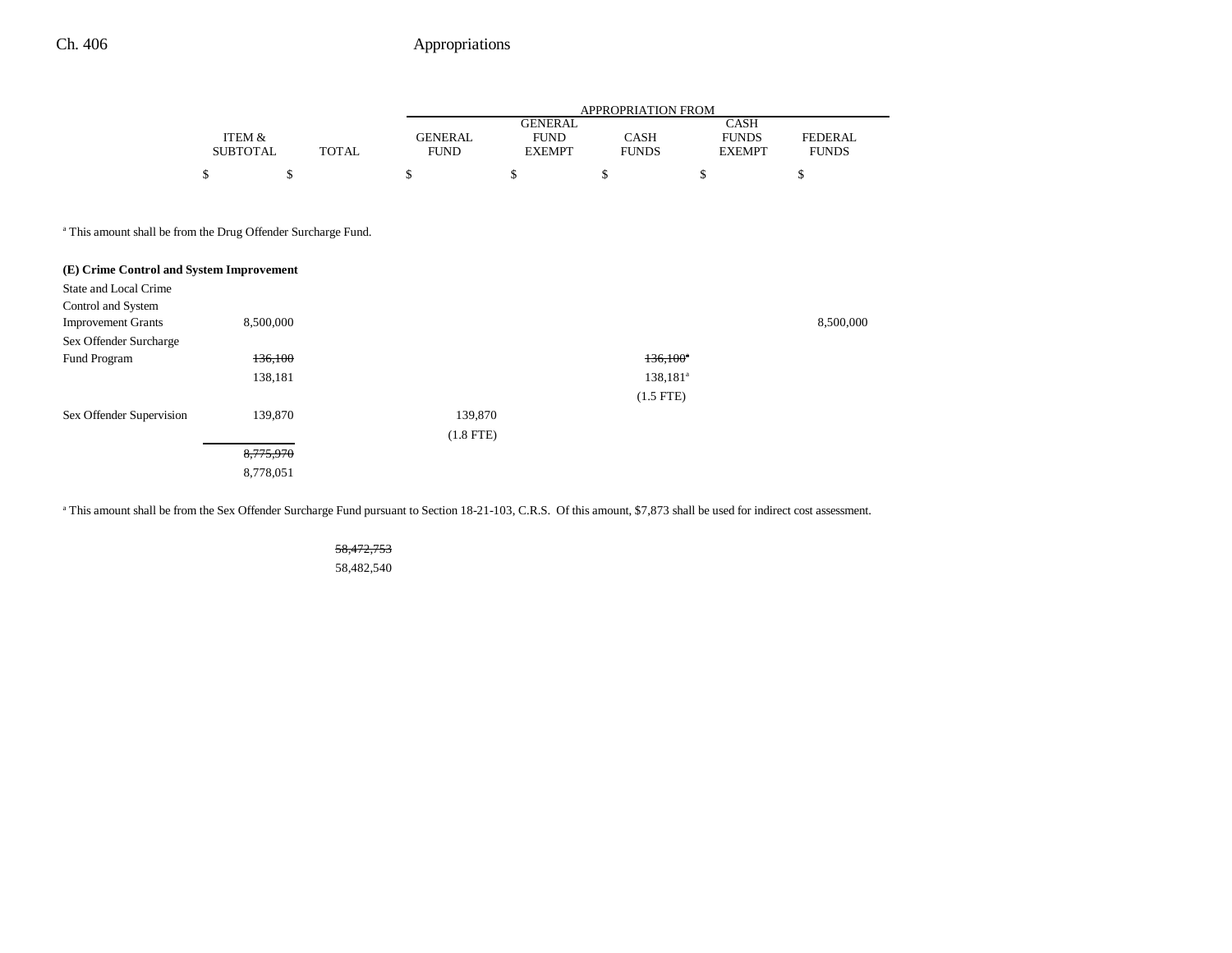## **(5) COLORADO BUREAU OF INVESTIGATION234**

#### **(A) Administration**

| <b>Personal Services</b>        | 263,165   | 222,055     | $41,110^a$        |                 |                |
|---------------------------------|-----------|-------------|-------------------|-----------------|----------------|
|                                 |           | $(3.0$ FTE) | $(1.0$ FTE)       |                 |                |
| <b>Operating Expenses</b>       | 23,770    | 18,051      | $5,719^a$         |                 |                |
| <b>Vehicle Lease Payments</b>   | 213,612   | 184,059     |                   | $21,109(T)^{b}$ | 8,444          |
| <b>Federal Grants</b>           | 548,258   |             |                   |                 | 548,258        |
|                                 |           |             |                   |                 | $(2.0$ FTE $)$ |
| <b>Indirect Cost Assessment</b> | 261,777   |             | $197.744^{\circ}$ | $64,033(T)^d$   |                |
|                                 | 1,310,582 |             |                   |                 |                |

<sup>a</sup> These amounts shall be from applicant print processing fees.

**b** This amount shall be from Limited Gaming funds appropriated in the Department of Revenue.

c This amount shall be from various sources of cash funds.

<sup>d</sup> Of this amount, \$855 shall be from fingerprint and name check processing fees received from other state agencies, and \$63,178 shall be from Limited Gaming funds appropriated in the Department of Revenue.

## **(B) Investigative Support Services235**

| (1) Laboratory            |           |              |                 |
|---------------------------|-----------|--------------|-----------------|
| <b>Personal Services</b>  | 2,931,594 | 2,931,594    |                 |
|                           |           | $(44.0$ FTE) |                 |
| <b>Operating Expenses</b> | 530,471   | 530,471      |                 |
| Capital Outlay            | 21,150    | 21,150       |                 |
| Laboratory Equipment      | 154,800   | 154,800      |                 |
| <b>Genetic Markers</b>    | 18,000    |              | $18,000(T)^{3}$ |
|                           |           |              |                 |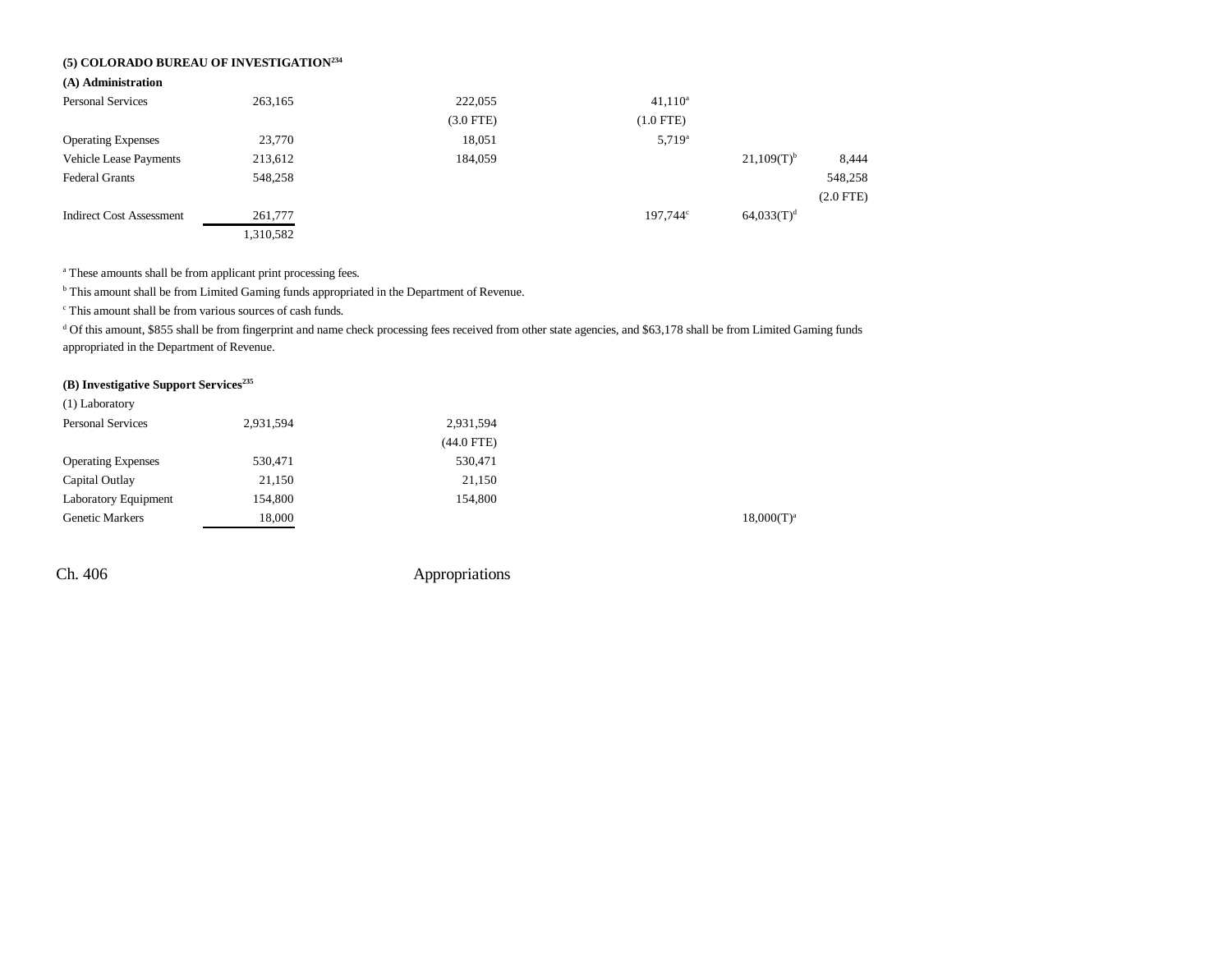|                                                                                                                                                                  |                   |           |              | APPROPRIATION FROM |                               |              |                      |                |  |  |
|------------------------------------------------------------------------------------------------------------------------------------------------------------------|-------------------|-----------|--------------|--------------------|-------------------------------|--------------|----------------------|----------------|--|--|
|                                                                                                                                                                  | <b>ITEM &amp;</b> |           |              | <b>GENERAL</b>     | <b>GENERAL</b><br><b>FUND</b> | CASH         | CASH<br><b>FUNDS</b> | <b>FEDERAL</b> |  |  |
|                                                                                                                                                                  | <b>SUBTOTAL</b>   |           | <b>TOTAL</b> | <b>FUND</b>        | <b>EXEMPT</b>                 | <b>FUNDS</b> | <b>EXEMPT</b>        | <b>FUNDS</b>   |  |  |
|                                                                                                                                                                  | \$                | \$        |              | \$                 | \$                            | \$           | \$                   | \$             |  |  |
|                                                                                                                                                                  |                   |           |              |                    |                               |              |                      |                |  |  |
|                                                                                                                                                                  |                   | 3,656,015 |              |                    |                               |              |                      |                |  |  |
| a This amount shall be from the state Victims Assistance and Law Enforcement Fund appropriated in the Department of Public Safety, Division of Criminal Justice. |                   |           |              |                    |                               |              |                      |                |  |  |
| (2) Investigative Assistance                                                                                                                                     |                   |           |              |                    |                               |              |                      |                |  |  |
| <b>Personal Services</b>                                                                                                                                         |                   | 1,890,078 |              | 1,890,078          |                               |              |                      |                |  |  |
|                                                                                                                                                                  |                   |           |              | $(28.0$ FTE)       |                               |              |                      |                |  |  |
| <b>Operating Expenses</b>                                                                                                                                        |                   | 138,233   |              | 138,233            |                               |              |                      |                |  |  |
|                                                                                                                                                                  |                   | 2,028,311 |              |                    |                               |              |                      |                |  |  |
| (3) Limited Gaming Support                                                                                                                                       |                   |           |              |                    |                               |              |                      |                |  |  |
| Program Costs                                                                                                                                                    |                   | 547,250   |              |                    |                               |              | $547,250(T)^a$       |                |  |  |
|                                                                                                                                                                  |                   |           |              |                    |                               |              | $(7.0$ FTE)          |                |  |  |
| <sup>a</sup> This amount shall be from Limited Gaming funds appropriated in the Department of Revenue.                                                           |                   |           |              |                    |                               |              |                      |                |  |  |
| (4) STATEWIDE INSTA-CHECK PROGRAM                                                                                                                                |                   |           |              |                    |                               |              |                      |                |  |  |
| PROGRAM COSTS                                                                                                                                                    |                   | 860,384   |              | 670,262            |                               |              | 190,122 <sup>a</sup> |                |  |  |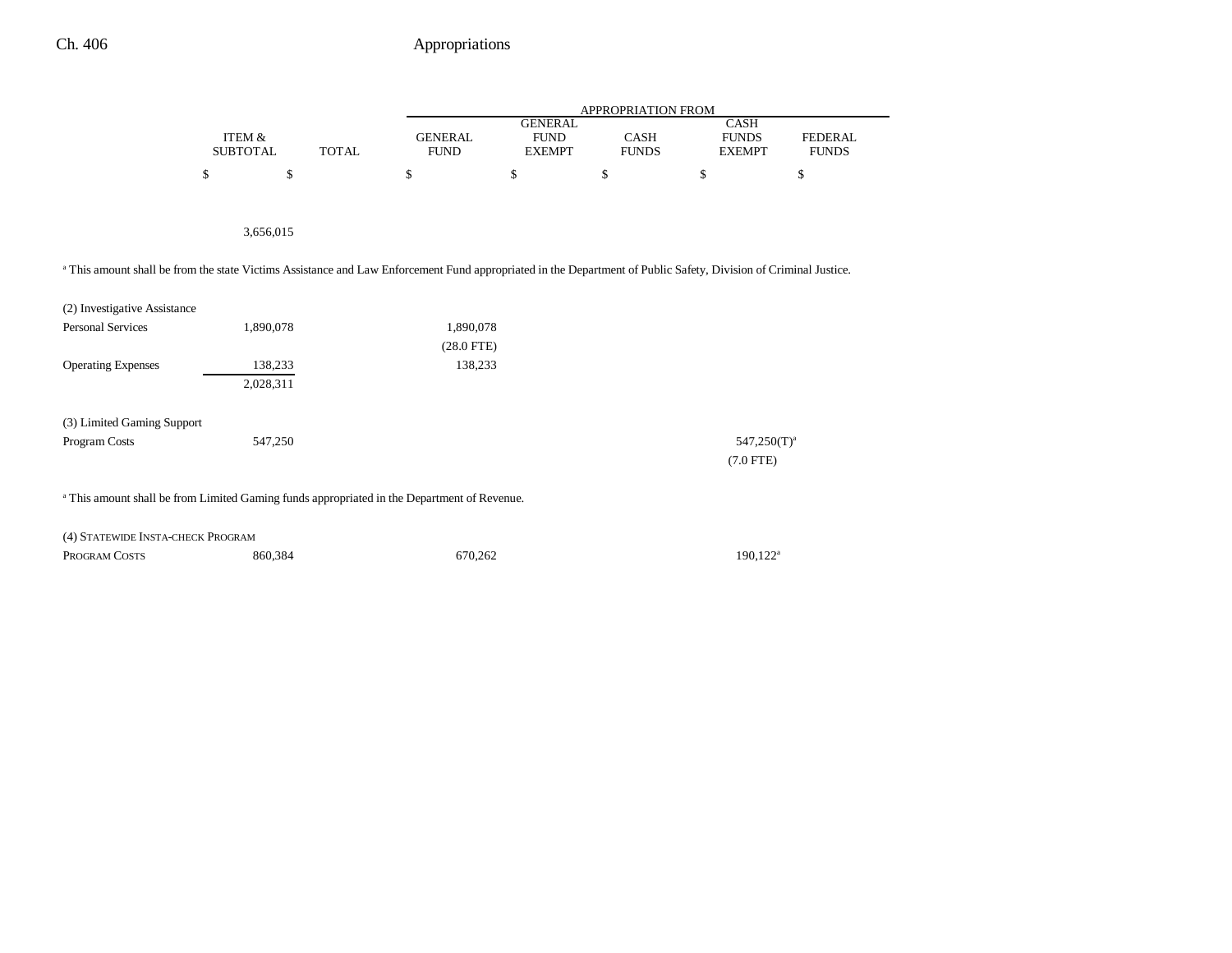#### (12.7 FTE)

A THIS AMOUNT SHALL BE FROM RESERVES IN THE STATEWIDE INSTANT CRIMINAL BACKGROUND CHECK CASH FUND CREATED PURSUANT TO SECTION 12-26.5-107(2), C.R.S., AS SAID SECTION EXISTED PRIOR TO ITS REPEAL IN 1998.

| (C) Crime Information Center    |              |              |                     |                 |        |
|---------------------------------|--------------|--------------|---------------------|-----------------|--------|
| <b>Personal Services</b>        | 2,488,300    | 2,488,300    |                     |                 |        |
|                                 |              | $(53.1$ FTE) |                     |                 |        |
| <b>Operating Expenses</b>       | 1,044,114    | 983,454      | $31,635^{\rm a}$    | $15,165(T)^{b}$ | 13,860 |
| <b>Criminal Justice Records</b> |              |              |                     |                 |        |
| Act <sup>14</sup>               | 2,170,980    |              | $1,716,567^{\circ}$ | $454,413(T)^d$  |        |
|                                 | 2,350,980    |              |                     | $634,413(T)^d$  |        |
|                                 | $(25.3$ FTE) |              |                     |                 |        |
| Victim Assistance               | 38,000       |              |                     | $38,000(T)^e$   |        |
|                                 |              |              |                     | $(1.0$ FTE)     |        |
|                                 | 5,741,394    |              |                     |                 |        |
|                                 | 5,921,394    |              |                     |                 |        |

a This amount shall be from fees for services.

**b** This amount shall be from fees received from other state agencies for services.

c This amount shall be from fingerprint and name check processing fees.

 $^{\rm d}$  This amount shall be from fingerprint and name check processing fees received from other state agencies.

e This amount shall be from the state Victims Assistance and Law Enforcement Fund, appropriated in the Department of Public Safety, Division of Criminal Justice.

13,283,552

14,323,936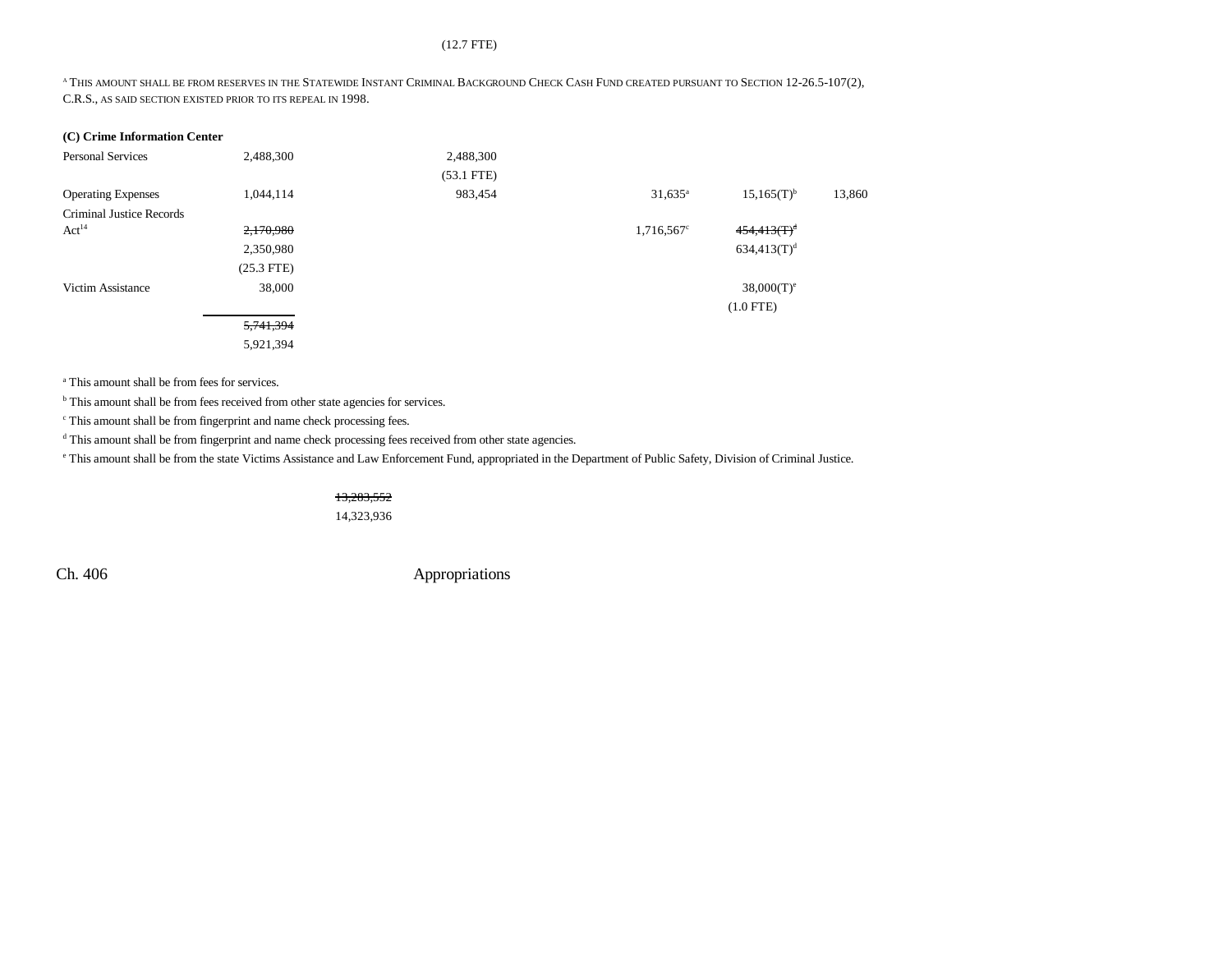|                                     |                           |    |               | <b>APPROPRIATION FROM</b>     |                                                |                             |             |                                              |                                |
|-------------------------------------|---------------------------|----|---------------|-------------------------------|------------------------------------------------|-----------------------------|-------------|----------------------------------------------|--------------------------------|
|                                     | ITEM &<br><b>SUBTOTAL</b> |    | <b>TOTAL</b>  | <b>GENERAL</b><br><b>FUND</b> | <b>GENERAL</b><br><b>FUND</b><br><b>EXEMPT</b> | <b>CASH</b><br><b>FUNDS</b> |             | <b>CASH</b><br><b>FUNDS</b><br><b>EXEMPT</b> | <b>FEDERAL</b><br><b>FUNDS</b> |
|                                     | ъ                         | \$ |               |                               | \$                                             | Φ                           |             | Φ<br>ъ                                       | D                              |
|                                     |                           |    |               |                               |                                                |                             |             |                                              |                                |
| <b>TOTALS PART XVII</b>             |                           |    |               |                               |                                                |                             |             |                                              |                                |
| (PUBLIC SAFETY) <sup>5, 6, 20</sup> |                           |    | \$148,547,551 | \$49,191,409                  |                                                |                             | \$5,551,195 | \$72,380,089"                                | \$21,424,858                   |
|                                     |                           |    | \$149,961,709 | \$50,216,013                  |                                                |                             | \$5,153,276 | \$73,159,856 <sup>a</sup>                    | \$21,432,564                   |

<sup>a</sup> Of this amount, \$13,554,353 \$13,734,353 contains a (T) notation, and \$57,570,323 \$57,579,968 is from the Highway Users Tax Fund pursuant to Section 43-4-201(3)(a), C.R.S.

**FOOTNOTES** -- The following statements are referenced to the numbered footnotes throughout section 2.

- 5 (Governor lined through this provision. See L. 99, p. 2245.)
- 6 All Departments, Totals -- The General Assembly requests that copies of all reports requested in other footnotes contained in this act be delivered to the Joint Budget Committee and the majority and minority leadership in each house of the General Assembly. Each principal department of the state shall produce its rules and regulations in an electronic format that is suitable for public access through electronic means. Such rules and regulations in such format shall be submitted to the Office of Legislative Legal Services for publishing on the Internet. It is the intent of the General Assembly that this be done within existing resources.
- 8 Department of Corrections, Management, Executive Director's Office Subprogram; Department of Human Services,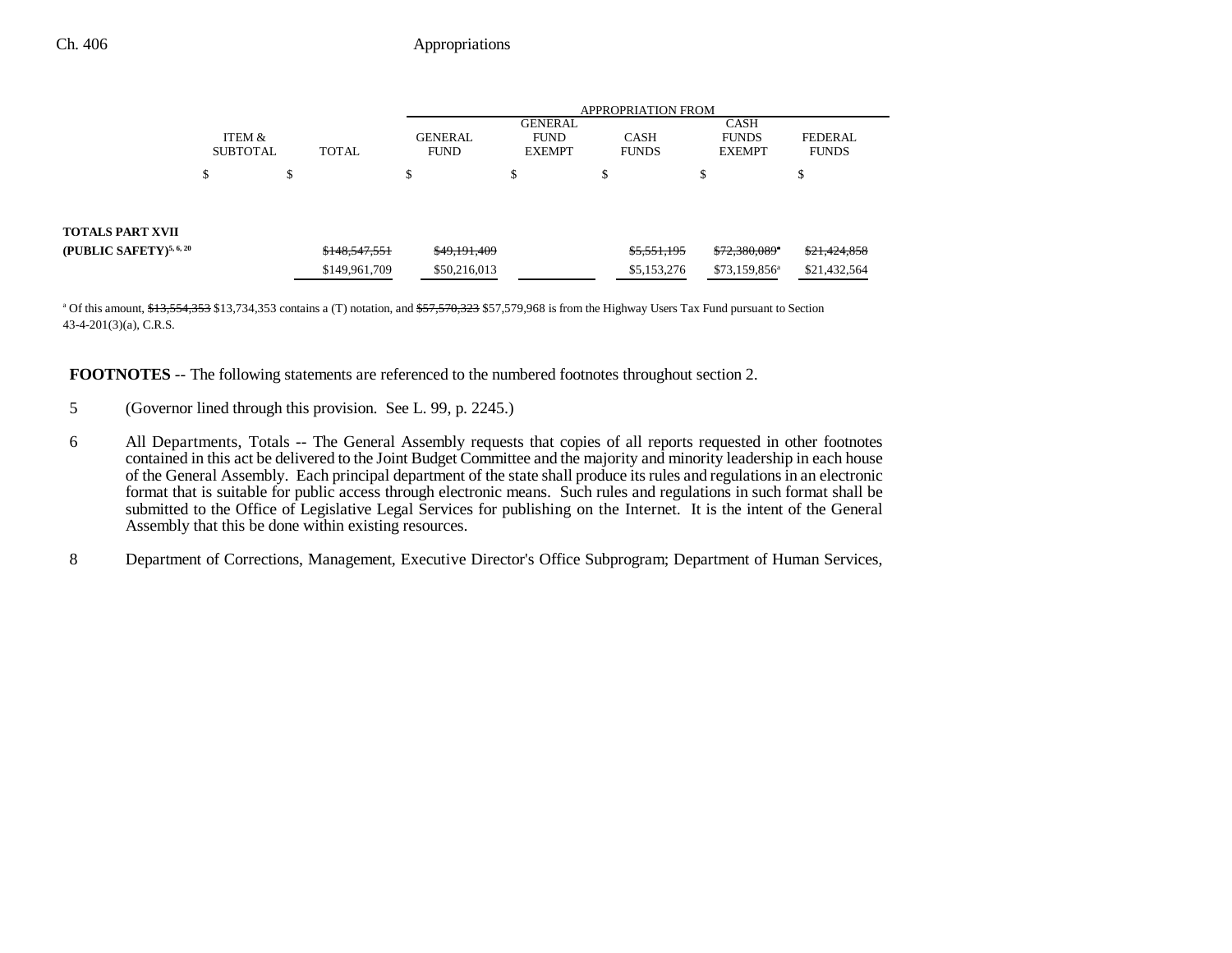Division of Youth Corrections, and Health and Rehabilitation Services, Alcohol and Drug Abuse Division; Judicial Department, Probation and Related Services; and Department of Public Safety, Division of Criminal Justice -- It is the intent of the General Assembly that state criminal justice agencies involved in multi-agency programs requiring separate appropriations to each agency designate one lead agency to be responsible for submitting a comprehensive annual budget request for such programs to the Joint Budget Committee. Each agency must still submit its portion of such request with its own budget document.

- 9 (Governor lined through this provision. See L. 99, p. 2245.)
- 14(Governor lined through this provision. See L. 99, p. 2246.)
- 20 Department of Corrections; Department of Education; Department of Human Services; Department of Public Health and Environment; and Department of Public Safety, Totals -- The General Assembly has included an inflationary increase for food and medical expenses in FY 1999-2000. These increases are provided separately from any reductions to the Department's operating budget.
- 222 Department of Public Safety, Executive Director's Office, Witness Protection Program -- It is the intent of the General Assembly that the Witness Protection Board apply to the Victims Assistance and Law Enforcement Advisory Board for a grant to fund the provision of services through the Witness Protection Program to eligible persons who are victims, as defined in Section 24-4.1-302 (5), C.R.S. The Department of Public Safety is requested to report to the Joint Budget Committee by December 15, 1999, on the results of the grant application.
- 223(Governor lined through this provision. See L. 99, p. 2253.)
- 224 Department of Public Safety, Colorado State Patrol -- The Department is requested to annually submit to the Joint Budget Committee a detailed summary of FTE assigned to the field and to special programs by November 1 of each year.
- 225 Department of Public Safety, Colorado State Patrol, Colonel, Lt. Colonels, Majors, Captains -- The Department is authorized to transfer spending authority and FTE from this line item to the Civilians line item. The Department is requested to submit a report to the Joint Budget Committee by November 1 of each year identifying any spending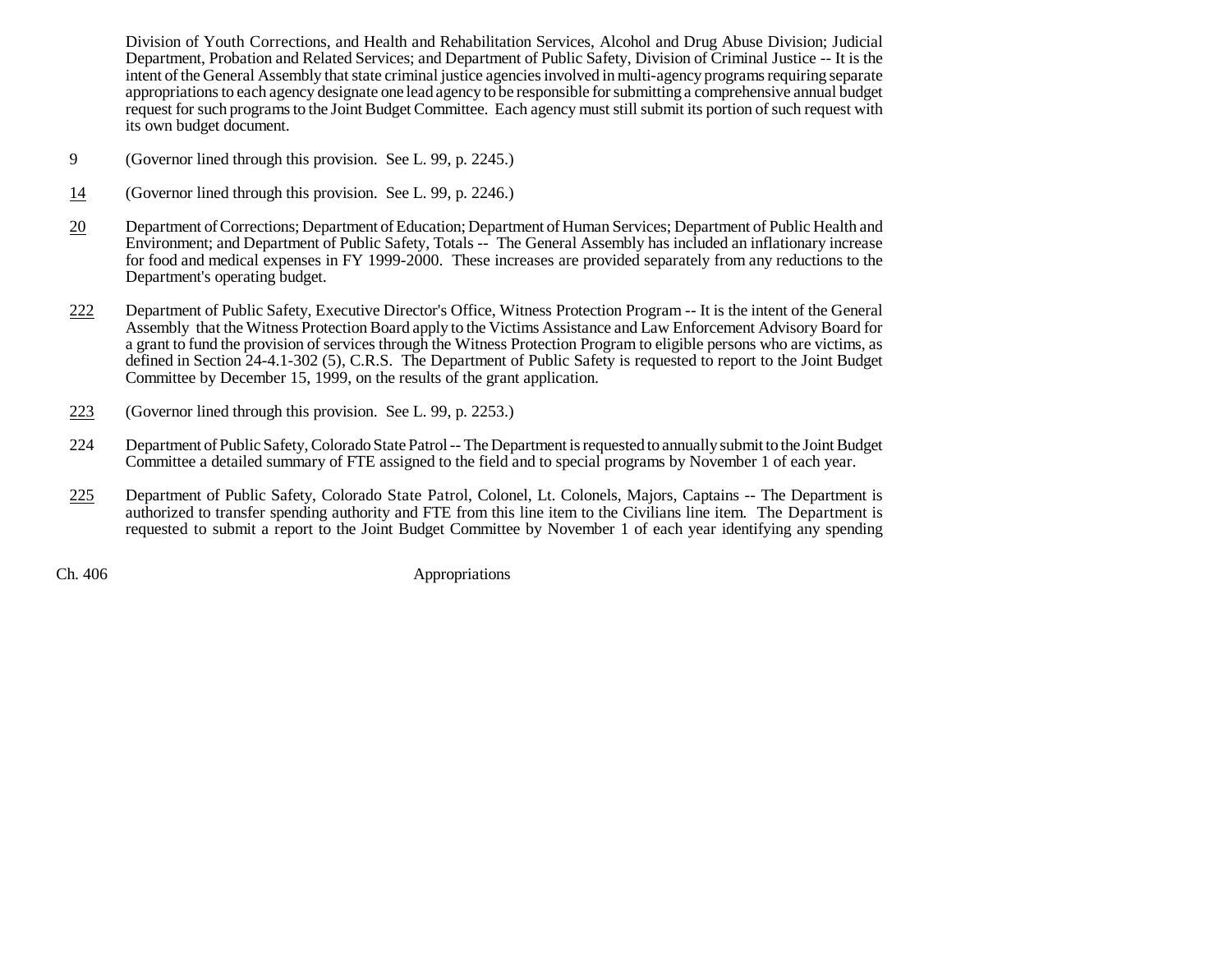|                 |              | APPROPRIATION FROM |               |              |               |                |  |  |  |
|-----------------|--------------|--------------------|---------------|--------------|---------------|----------------|--|--|--|
|                 |              |                    | GENERAL       |              | CASH          |                |  |  |  |
| ITEM &          |              | <b>GENERAL</b>     | <b>FUND</b>   | CASH         | <b>FUNDS</b>  | <b>FEDERAL</b> |  |  |  |
| <b>SUBTOTAL</b> | <b>TOTAL</b> | <b>FUND</b>        | <b>EXEMPT</b> | <b>FUNDS</b> | <b>EXEMPT</b> | <b>FUNDS</b>   |  |  |  |
|                 |              |                    |               |              |               |                |  |  |  |

authority and FTE transferred and the resulting cost savings.

- 226 Department of Public Safety, Colorado State Patrol, Vehicle Lease Payments -- The Department is requested to submit a report to the Joint Budget Committee by November 1, 1999 justifying the allocation of vehicles including: 1) why each vehicle assigned to an officer with the rank of sergeant or above is needed for public safety purposes; 2) why each vehicle used by officers on special assignments is needed for public safety purposes; 3) whether vehicles traveling less than a minimum of 12,600 miles per year are being underutilized; 4) whether the number of vehicles in storage could be reduced; and 5) what plans the Department has for reducing the number of vehicles.
- 227 Department of Public Safety, Colorado State Patrol, Dispatch Services -- The Colorado State Patrol is requested to submit quarterly reports to the Joint Budget Committee on the progress of its communications reorganization project and the actual FTE and operating costs savings resulting from such reorganization. In addition, by November 1, 1999, the Colorado State Patrol is requested to submit a report to the Joint Budget Committee justifying the ratios of supervisors to dispatchers at each dispatch center and the total number of dispatchers.
- 228 (Governor lined through this provision. See L. 99, p. 2253.)
- 229 (Governor lined through this provision. See L. 99, p. 2254.)
- 230 Department of Public Safety, Division of Criminal Justice, Victims Assistance, State Victims Assistance and Law Enforcement Program -- The State VALE Board is requested to submit recommendations on grants to state agencies to